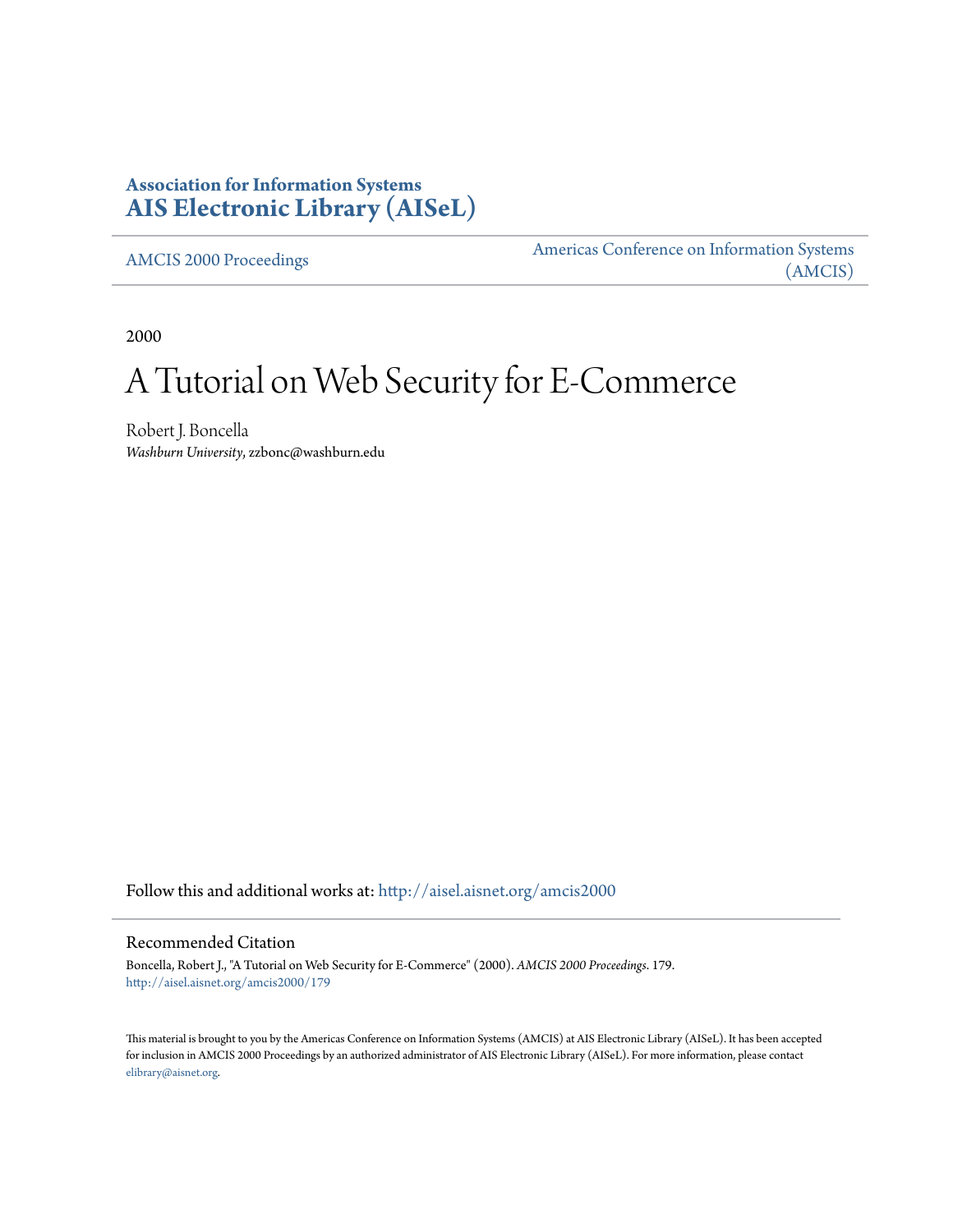## **A Tutorial on Web Security for E-Commerce**

Dr. Robert J. Boncella, Computer Information Science Department, Washburn University zzbonc@washburn.edu

#### **Abstract**

This tutorial will be an overview of the major categories of web site attacks, their effects and their possible countermeasures. The overview will have as its focus the web security necessary for a reasonable guarantee of secure e-commerce.

This tutorial is intended for those who have little or no knowledge of web security and its importance to ecommerce. At the conclusion of this tutorial attendees will have a basic understanding of the needs and techniques of web security as it applies to e-commerce.

#### **Introduction**

The world wide web (WWW or web) is an interconnection of networks of computer systems that provides information and services to users of the web. Computer systems in this interconnection of networks that provide services and information to other computer systems are called Web Servers. Computer systems that request services and information are call Web Browsers. The communication channel between the web browser (client) and web server (server) is established by an Internet Service Provider (ISP) that allows access to the web for both the server and client. The communication of the client with server follows a request/response paradigm. The client, via the communication channel makes a request to a server and the server responds to that request via a communication channel.

The web is a two way network composed of three components: web servers, web users, and a communication path connecting the servers and browsers. As such, web security requirements will be more extensive than a multi-user computer system or stand alone local area network.

#### **Web Security**

A general definition of web security is provided by Garfinkel and Spafford 1997.

"… (W)eb security is a set of procedures, practices, and technologies for protecting web servers, web users, and their surrounding organizations. Security protects you (the user) against unexpected behavior."

Users and providers of web services have a set of assumptions regarding expected behavior of the web with regard to security.

From the users' perspective their expectation is the service being provided is legitimate, safe, and private; legitimate in the sense the services or information being supplied by the web server is the web server the user expects to provide those services or information; safe in the sense that the services or information being provide will not contain computer viruses or content that will allow the user's computer system to be used for malicious purposes. And finally, respecting the client's privacy, the provider of the requested information or services will not record or distribute any information the user may have sent to the provider in order to request information or services.

From the server's perspective their expectation is the requestor of the information or services is legitimate and responsible; legitimate in the sense the user has been accurately identified; responsible in that the user will not attempt to access restricted documents, crash the server, or use the server computing system as means of gaining illegal access to another computer system.

From the perspective of both the server and the user, they have an expectation that their communications will be free from eavesdropping and reliable in terms that their transmissions will not be modified by a third party.

#### **Risks to Avoid**

 The purpose of web security is to meet the security expectations users and providers. To that end, web security is concerned with client-side security, server-side security and secure transmission of information.

Client-side security is concerned with the techniques and practices that protect a user's privacy and the integrity of the user's computing system. The purpose of clientsecurity is to prevent malicious destruction of a user's computer systems; e.g. by a virus that might format a user's fixed disk drive and to prevent unauthorized of use of a user's private information; e.g. use of a user's credit card number for fraudulent purposes.

Server-side security is concerned with the techniques and practices that protect the web server software and its associated hardware from break-ins, web site vandalism, and denial of service attacks. The purpose of server-side security is to prevent modification of a web site's contents, prevent use of the server's hardware, software, or databases for malicious purposes, and to ensure reasonable access to a web site's services i.e. to avoid or minimize denial of service attacks.

Secure transmission is concerned with the techniques and practices that will guarantee protection from eavesdropping and intentional message modification.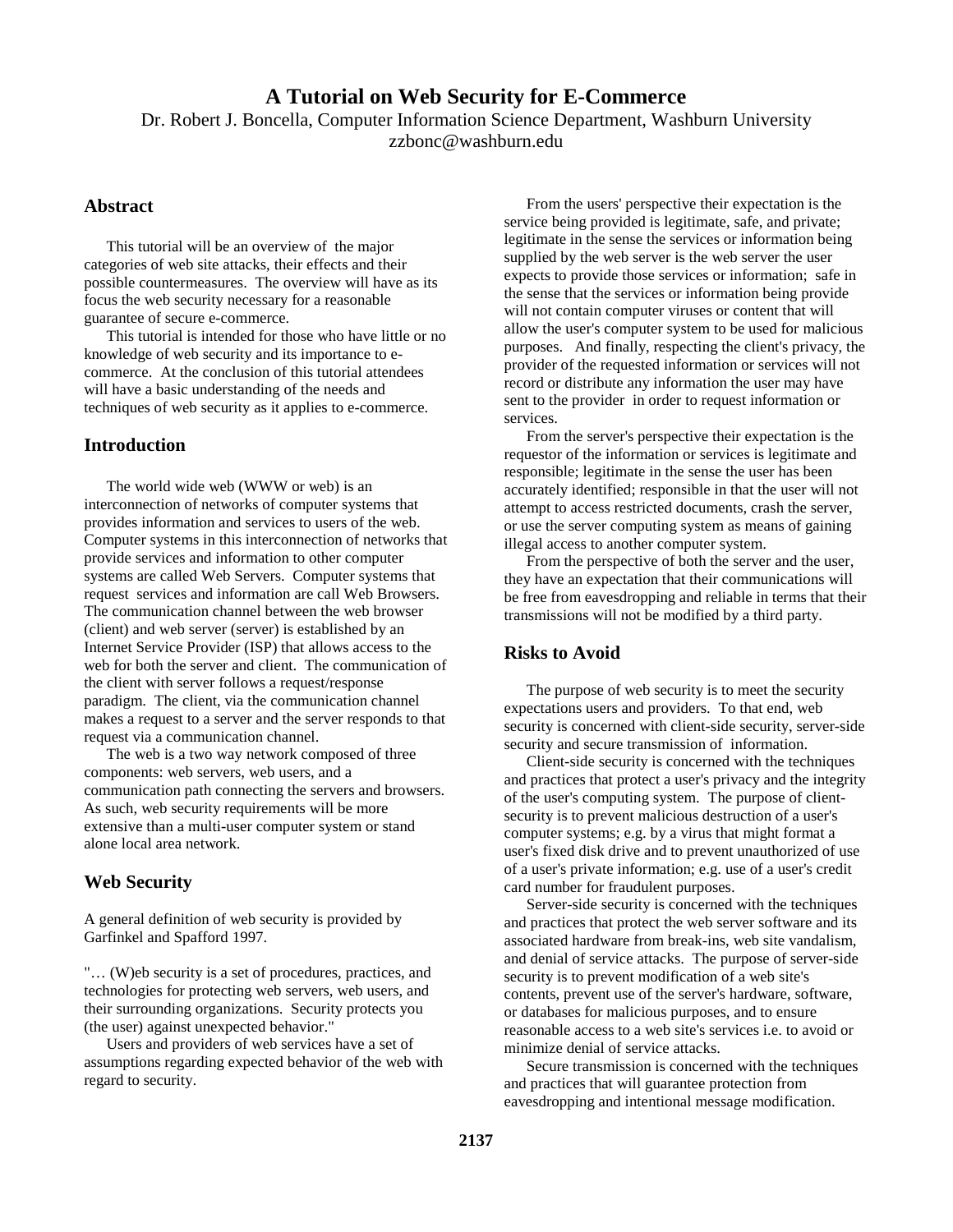The purpose of these security measures is to maintain the confidentiality and integrity of user and server information as it is exchanged through the communication channel

### **Web Security and E-Commerce**

With respect to e-commerce web security has as its main focus web sever security and secure transmission. There is some concern with client-side security. However the client can be greatly assured that the client's security expectations will be met if the web server and transmission channel are secure in the sense suggested above.

The reason for this focus is the nature of e-commerce. E-commerce can be simply defined as the exchange of goods and services for money. This exchange is transacted electronically generally via the web. Buyers clients - seek out reliable providers of the goods and services they require.

Web server security is concerned with preventing attacks on web sites. There are several ways to classify attacks on web sites in order to understand their nature. The classification used in this tutorial partitions web site attacks into two broad categories: attacks on web site information and web site accessibility. Within attacks on web site information an overview of threats on a web site's information integrity and confidentiality will be given. Within attacks on a web site's accessibility overview of denial of service and invalid authentication threats will be presented.

### **Overview of Web Site Attacks**

The following outline presents a summary of possible web site attacks. This outline is a slight modification of information presented in Rubin et al. 1997. For each of the two broad categories of information and accessibility attacks the outline presents an overview of the threats, consequences, and prevention that are relevant for web security and e-commerce. The tutorial is loosely organized around the information presented in the following outline.

- I. Attacks on Web Site Information
	- A. Integrity of Information Attacks
		- 1. Threats
			- a. Modification of user data
			- b. Trojan Horse browser
			- c. Modification of memory
			- d. Modification of message traffic in transit
		- 2. Consequences
			- a. Loss of information
			- b. Compromise of machine
			- c. Vulnerability to all other threats
		- 3. Countermeasures cryptographic checksums
- B. Confidentiality of Information Attacks
	- 1. Threats
		- a. Eavesdropping on the Net
		- b. Theft of info from server
		- c. Theft of data from client
		- d. Info about network configuration
		- e. Info about which client talks to server
	- 2. Consequences
		- a. Loss of information
		- b. Loss of privacy
	- 3. Countermeasures
		- a. Encryption
		- b. Web proxies
- II. Attacks on Web Site Accessibility
	- A. Denial of Service Attacks
		- 1. Threats
			- a. Killing of user threads
			- b. Flooding of machine with bogus requests
			- c. Isolating machine by DNS attacks
		- 2. Consequences
			- a. Disruptive
			- b. Annoying
			- c. Prevent user from getting work done
		- 3. Countermeasures difficult to prevent
	- B. Authentication Attacks
		- 1. Threats
			- a. Impersonation of legitimate user
			- b. Data forgery
		- 2. Consequences
			- a. Misrepresentation of user
			- b. Belief that false information is valid
		- 3. Countermeasures cryptographic techniques

### **Tutorial Outline**

The following is a brief and somewhat tentative outline of the tutorial. A general review of the networking concepts necessary for e-commerce will be presented. These concepts are used to implement web security measures to counter the risks of conducting business using the web.

- I Review of Web Concepts for E-Commerce
	- A. Client/Server Applications
	- B. Communication Channels
		- 1. Internets and Intranets
	- 2. TCP/IP Protocol language of the Internet
- II. Typical E-consumer to E-business Transaction.
	- A. Web Security Threats in these Transactions
	- B. Security Threats Not Handled by Encryption